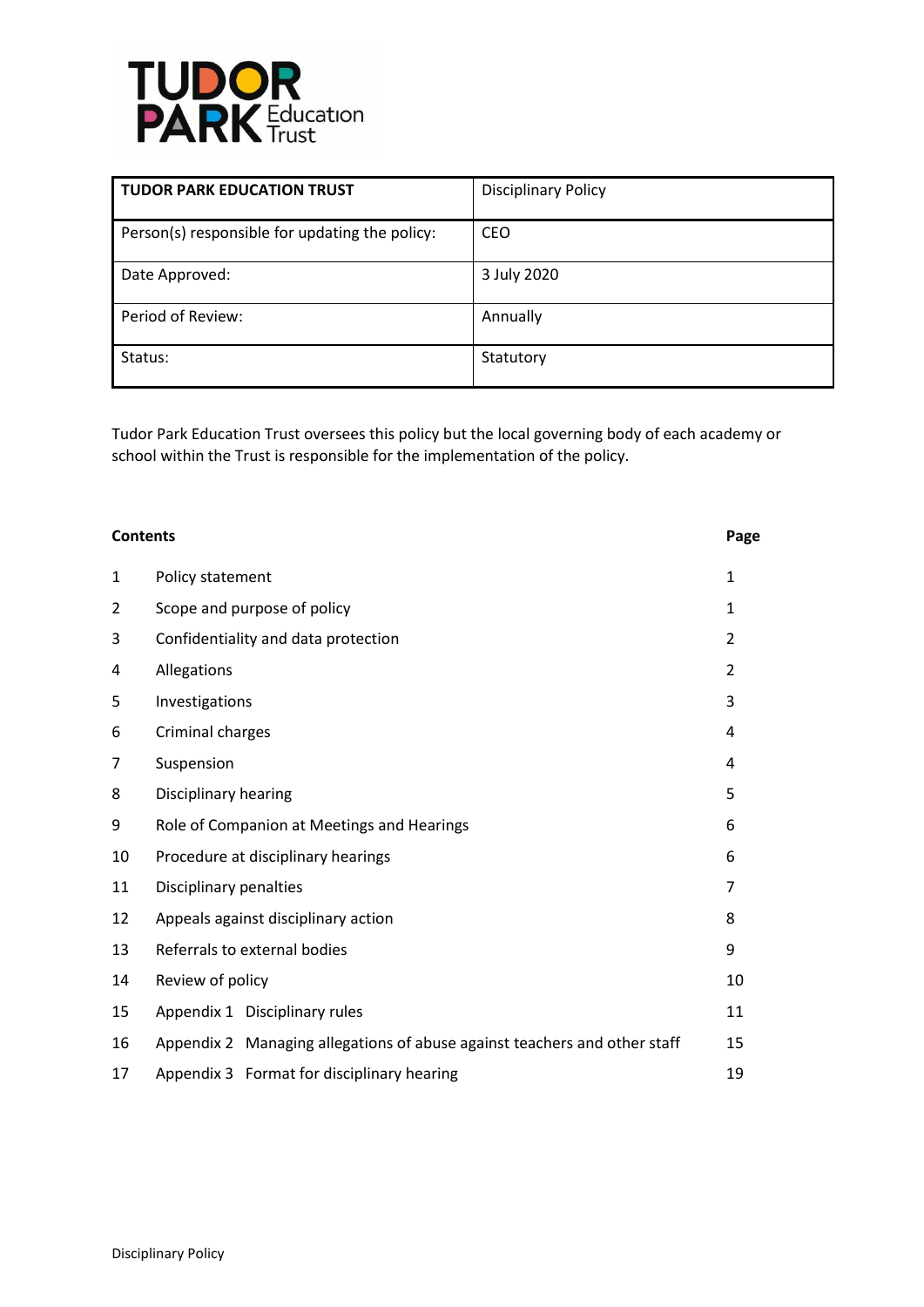

# **1 Policy statement**

- 1.1 The aims of this Disciplinary Procedure and its associated Disciplinary Rules are to set out the standards of conduct expected of all staff and to provide a framework within which Tudor Park Education Trust can work with employees to maintain satisfactory standards of conduct and to encourage improvement where necessary.
- 1.2 It is the Trust's policy to ensure that any disciplinary matter is dealt with fairly and that steps are taken to establish the facts and to give employees the opportunity to respond before taking any formal action.
- 1.3 This procedure does not form part of any employee's contract of employment and it may be amended at any time following consultation. We may also vary application of this procedure, including any time scales for action, as appropriate.
- 1.4 The policy has been agreed following consultation with staff and recognised trade unions. It has been formally adopted by the Trust.

# **2 Scope and purpose of policy**

- 2.1 The procedure applies to all employees regardless of length of service excluding those in their probationary period where separate arrangements apply. It does not apply to agency workers or self-employed contractors.
- 2.2 This procedure is used to deal with misconduct. It does not apply to cases involving genuine sickness absence, proposed redundancies or poor performance. In those cases reference should be made to the appropriate policy or procedure available from HR or the policies folder on the staff shared area.
- 2.3 Minor conduct issues can often be resolved informally between employees and their line manager. These discussions should be held in private and without undue delay whenever there is cause for concern. Where appropriate, a note of any such informal discussions may be placed on the employee's personnel file. In some cases an informal verbal warning or instruction may be given, which will not form part of the disciplinary records but may be referred to as part of any disciplinary proceedings where appropriate. Formal steps will be taken under this procedure if the matter is not resolved, or if informal discussion is not appropriate (for example, because of the seriousness of the allegation).
- 2.4 Employees will not normally be dismissed for a first act of misconduct, unless the [School/Academy/Trust] decides that the conduct amounts to gross misconduct or the employee has not completed a probationary period.
- 2.5 As recognisable figures in the local community the behaviour and conduct of staff in Trust outside of work can impact on their employment. Therefore conduct outside work may be treated as a disciplinary matter if it is considered that it is relevant to the employee's employment (see disciplinary rules).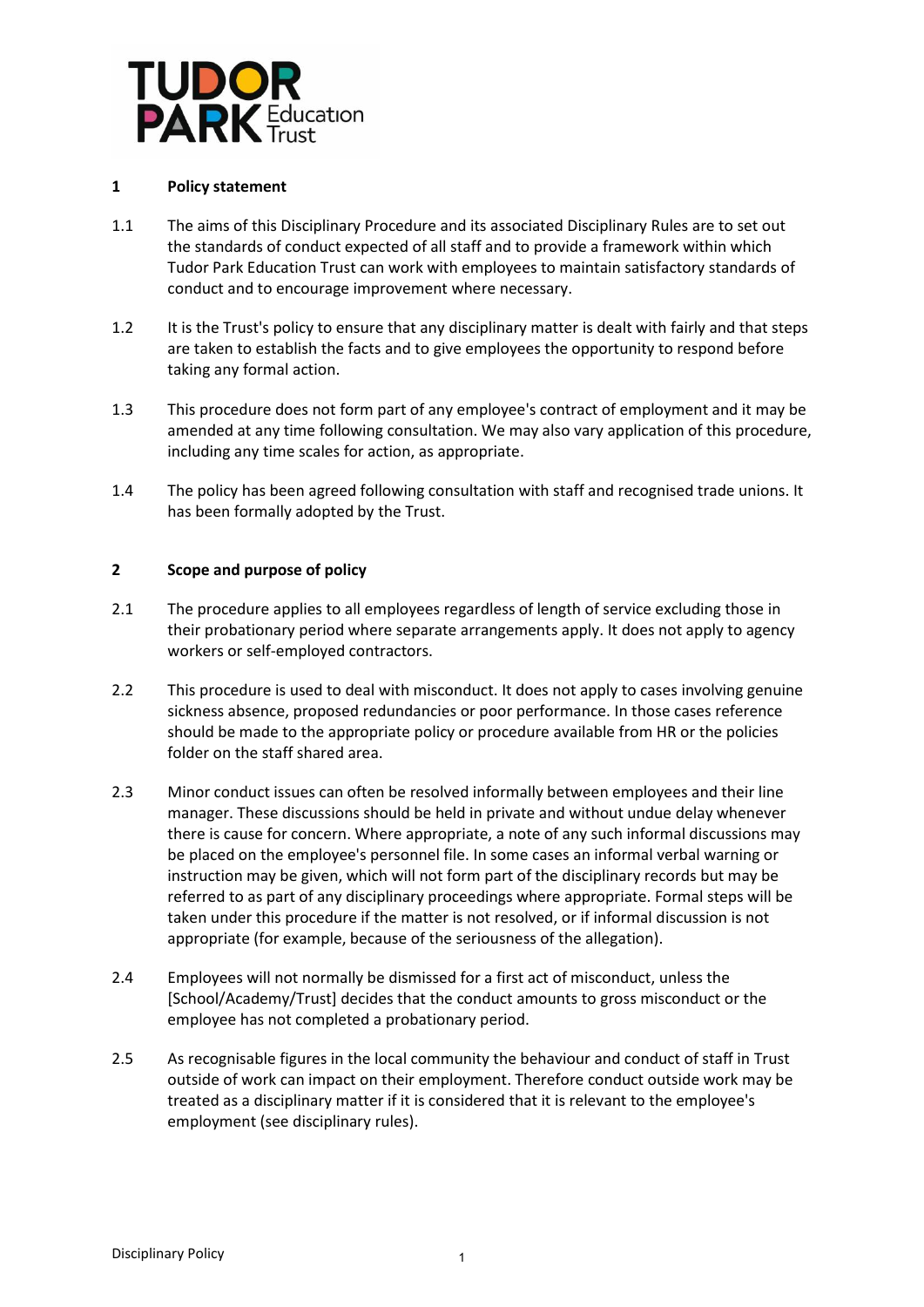

2.6 We offer an employee assistance programme (EAP) with Education Support: <https://www.educationsupport.org.uk/>

They offer **free, confidential** solution focussed counselling, support, information and guidance (including financial or legal) 24 hours a day, 365 days a year.

Support phone number: 08000 856 148 Online advice centre: [www.edsupport.org.uk/onlinesupport](http://www.edsupport.org.uk/onlinesupport) Username: worklifesupport Password: support1

# **3 Confidentiality and data protection**

- 3.1 It is the aim of the Trust to deal with disciplinary matters sensitively and with due respect for the privacy of any individuals involved. All employees must treat any information communicated to them in connection with an investigation or disciplinary matter as confidential.
- 3.2 Employees, and anyone accompanying them (including witnesses), must not make electronic recordings of any meetings or hearings conducted under this procedure.
- 3.3 Employees will normally be told the names of any witnesses whose evidence is relevant to disciplinary proceedings against them, unless there is good reason that a witness's identity should remain confidential.
- 3.4 During informal action, formal investigation and any subsequent stages of the procedure, the Trust will collect, process and store personal data in accordance with our data protection policy. The data will be held securely and accessed by, and disclosed to, individuals only for the purposes of completing the disciplinary procedure. Records will be kept in accordance with our Workforce Privacy Notice, our Management and Retention of Records Policy and in line with the requirements of **Data Protection Legislation** (being (i) the General Data Protection Regulation ((EU) 2016/679) (unless and until the GDPR is no longer directly applicable in the UK) and any national implementing laws, regulations and secondary legislation, as amended or updated from time to time, in the UK and then (ii) any successor legislation to the GDPR or the Data Protection Act 1998, including the Data Protection Act 2018). Any breach of data protection may constitute a disciplinary offence, and be dealt with under this procedure.

## **4 Allegations**

4.1 Allegations may be brought to the Trust's attention in a number of ways and through a variety of sources. Appendix 1 sets out the disciplinary rules. As with disclosures made by children and young people, adults need to be aware that in making an allegation it is not always possible to keep the matter confidential. The Principal will need to decide upon the most appropriate course of action and may choose to proceed with an investigation even if the person making the allegation does not want them to.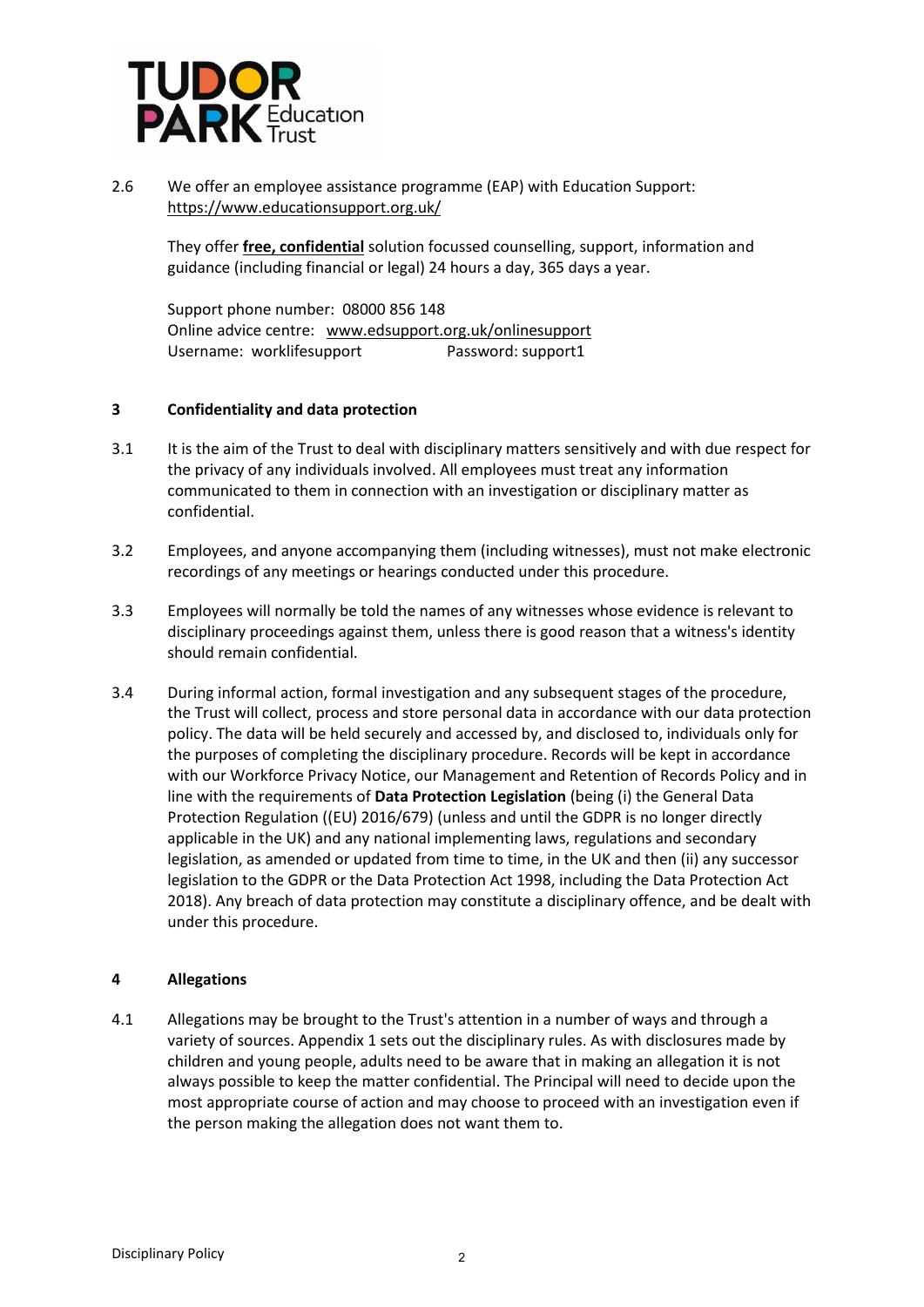

4.2 Allegations which involve issues of child protection and/or abuse of children by staff should be referred immediately to the Designated Officer of the Local Authority. See Appendix 2 for further guidance on the management of this type of allegation. No further action under this procedure will usually be taken until the Designated Officer of the Local Authority has been consulted.

# **5 Investigations**

# **5.1 Preliminary investigation**

- 5.1.1 Upon receiving any allegations against employees it is likely that further information will be required to establish what the next course of action should be. The Principal should seek to establish the basic facts of the situation; this may involve looking at records, speaking to witnesses, reviewing CCTV etc.
- 5.1.2 A preliminary investigation meeting may be held with the employee to establish the basic facts of the circumstance and to enable the Principal to determine whether further investigation is required. Such a meeting can sometimes give a reasonable explanation in response to allegations which then enables the matter to be concluded. A preliminary meeting will not be required in all cases and it is for the Principal to decide if this is appropriate.

# **5.2 Further investigation**

- 5.2.1 After a preliminary investigation where it is determined that there is a need for investigation, or if the concerns are serious enough to warrant a full investigation immediately, the Principal will usually appoint an Investigating Officer to carry out the investigation. This will be an appropriate person to the nature of the allegations and the role of the employee. In the case of allegations made against the Principal the Chief Executive will be responsible for the management of the procedure and determining an appropriate investigating officer, either internally or externally.
- 5.2.2 The purpose of an investigation is to establish a fair and balanced view of the facts relating to any disciplinary allegations made against an employee, before deciding whether to proceed with a disciplinary hearing. The amount of investigation required will depend on the nature of the allegations and will vary from case to case. It may involve interviewing and taking statements from the employee and any witnesses, and/or reviewing relevant documents and other information.
- 5.2.3 It may be necessary to interview witnesses who may have information that is relevant to the allegations. A record of the meeting will be made and the witness will have the opportunity to review the record, make amendments for clarification purposes and sign and date the record. The Trust recognises that some employees may find this difficult or worrying, however all employees are expected to fully participate in any such investigation.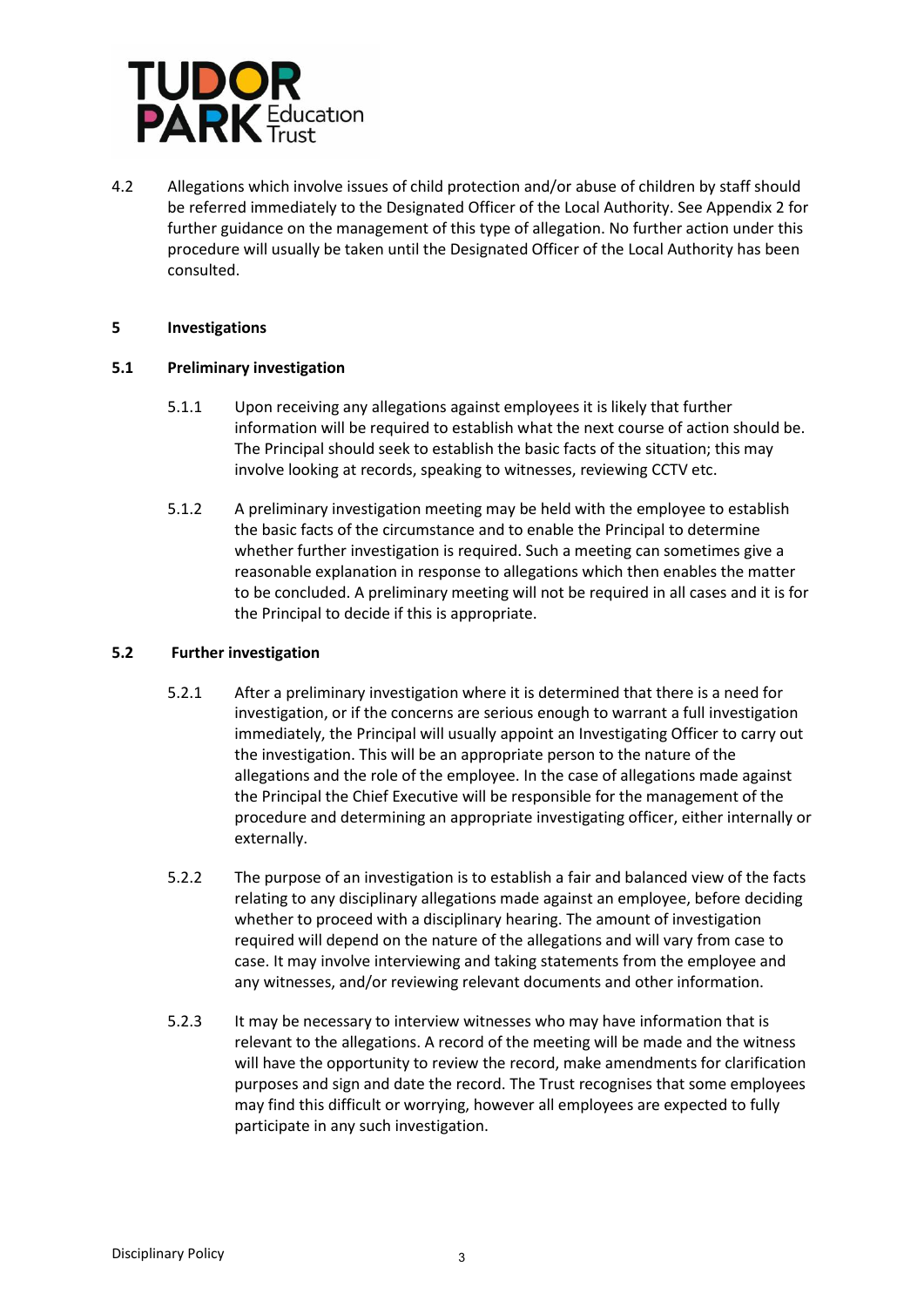

- 5.2.4 Investigation meetings are solely for the purpose of fact-finding and no decision on disciplinary action will be taken until after a disciplinary hearing has been held. A record of the meeting will be made and the employee will have the opportunity to review the record, make amendments for clarification purposes and sign and date the record.
- 5.2.5 Employees must co-operate fully and promptly in any investigation. This will include providing the names of any relevant witnesses, disclosing any relevant documents or information and attending investigative interviews if required. As each investigation will vary in length and complexity it will be completed in as short a time frame as possible.

# **6 Criminal charges**

- 6.1 Where conduct is the subject of a criminal investigation, arrest, charge or conviction the facts will be investigated before deciding whether to take formal disciplinary action. Disciplinary action will not be automatic and will depend upon the circumstances. Employees should inform their Principal immediately if they are involved in a criminal investigation, arrest, or are subject to a charge or conviction. Failure to notify their line manager may result in disciplinary action.
- 6.2 The Trust will not usually wait for the outcome of any prosecution before deciding what action, if any, to take. Where employees are unable or have been advised not to attend an investigation meeting or disciplinary hearing or say anything about a pending criminal matter, a decision may have to be made based on the available evidence.
- 6.3 A criminal investigation, charge or conviction relating to conduct outside work may be treated as a disciplinary matter if it is considered that it is relevant to the employee's employment.
- 6.4 Where a criminal investigation relates to allegations of abuse of children or young people the Trust will co-operate and share information about the employee with other relevant agencies as appropriate.

## **7 Suspension**

- 7.1 In some circumstances it may be necessary to suspend the employee from work, where there are reasonable grounds to suspend. The suspension will be for no longer than is necessary to investigate the allegations and conclude the disciplinary process. The arrangements will be confirmed to the employee in writing as soon as possible.
- 7.2 Suspension of this kind is not a disciplinary penalty and does not imply that any decision has already been made about the allegations. Employees will continue to receive normal salary and benefits during the period of suspension.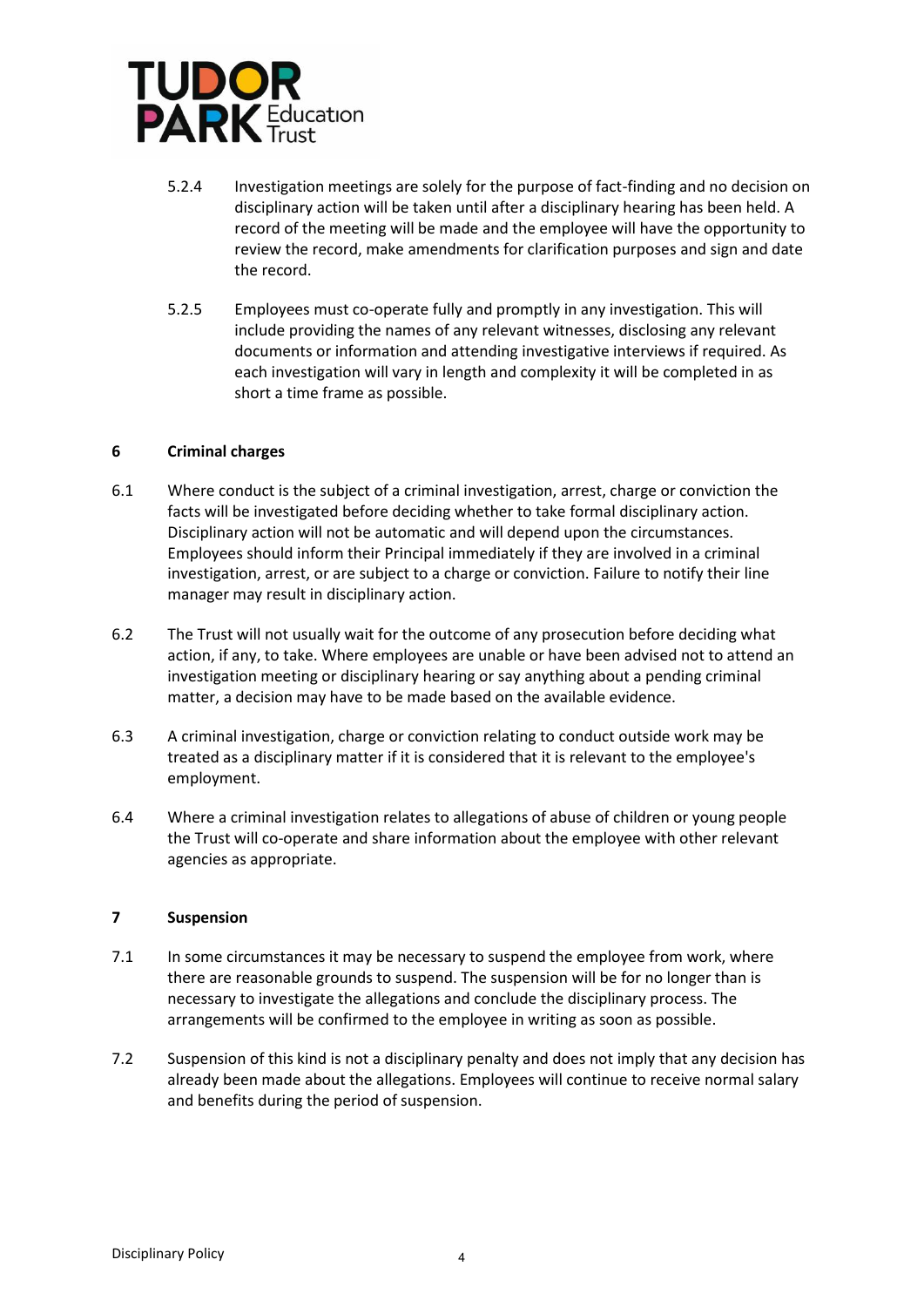

- 7.3 Alternatives to suspension, for example re-organisation of duties, work location, temporary redeployment to another role etc will be explored where relevant before a decision to suspend is made. The nature and severity of the allegations will need to be considered as well as the employee's role and if their continued presence would result in potential harm to the organisation or others, or make it difficult to investigate.
- 7.4 Where allegations are made that involve the protection of children suspension will not be considered to be automatic. A reasoned decision will be made based on all available information. Additional information on the management of these allegations is available in Appendix 2.
- 7.5 The suspension will be kept under review as the investigation progresses. As information is gathered it may become appropriate to lift the suspension during the course of the investigation or prior to any disciplinary hearing.
- 7.6 The decision to suspend an employee can be made by the CEO.

# **8 Disciplinary hearing**

- 8.1 Following any investigation, if there are grounds for disciplinary action, the employee will be required to attend a disciplinary hearing. The employee will be informed in writing of the allegations against them, the basis for those allegations, and what the likely range of consequences will be if it is decided at the hearing that the allegations are true. The following will also be included where appropriate:
	- 8.1.1 a summary of relevant information gathered during the investigation;
	- 8.1.2 a copy of any relevant documents which will be used at the disciplinary hearing; and
	- 8.1.3 a copy of any relevant witness statements, except where a witness's identity is to be kept confidential, in which case as much information as possible will be provided while maintaining confidentiality.
- 8.2 The Principal will be responsible for ensuring that all of the arrangements for the hearing are made and that the employee receives the appropriate paperwork and notice of the hearing.
- 8.3 Five working days' written notice of the date, time and place of the disciplinary hearing will be given to provide the employee with a reasonable amount of time to prepare their case based on the information that they have been provided with. The hearing will be arranged as soon as is practicably possible.
- 8.4 If the employee and/or their companion cannot attend the hearing they should inform the Principal immediately and consideration will be given to arranging an alternative time. Employees must make every effort to attend the hearing and failure to attend without good reason may be treated as misconduct in itself. Failure to attend without good reason, or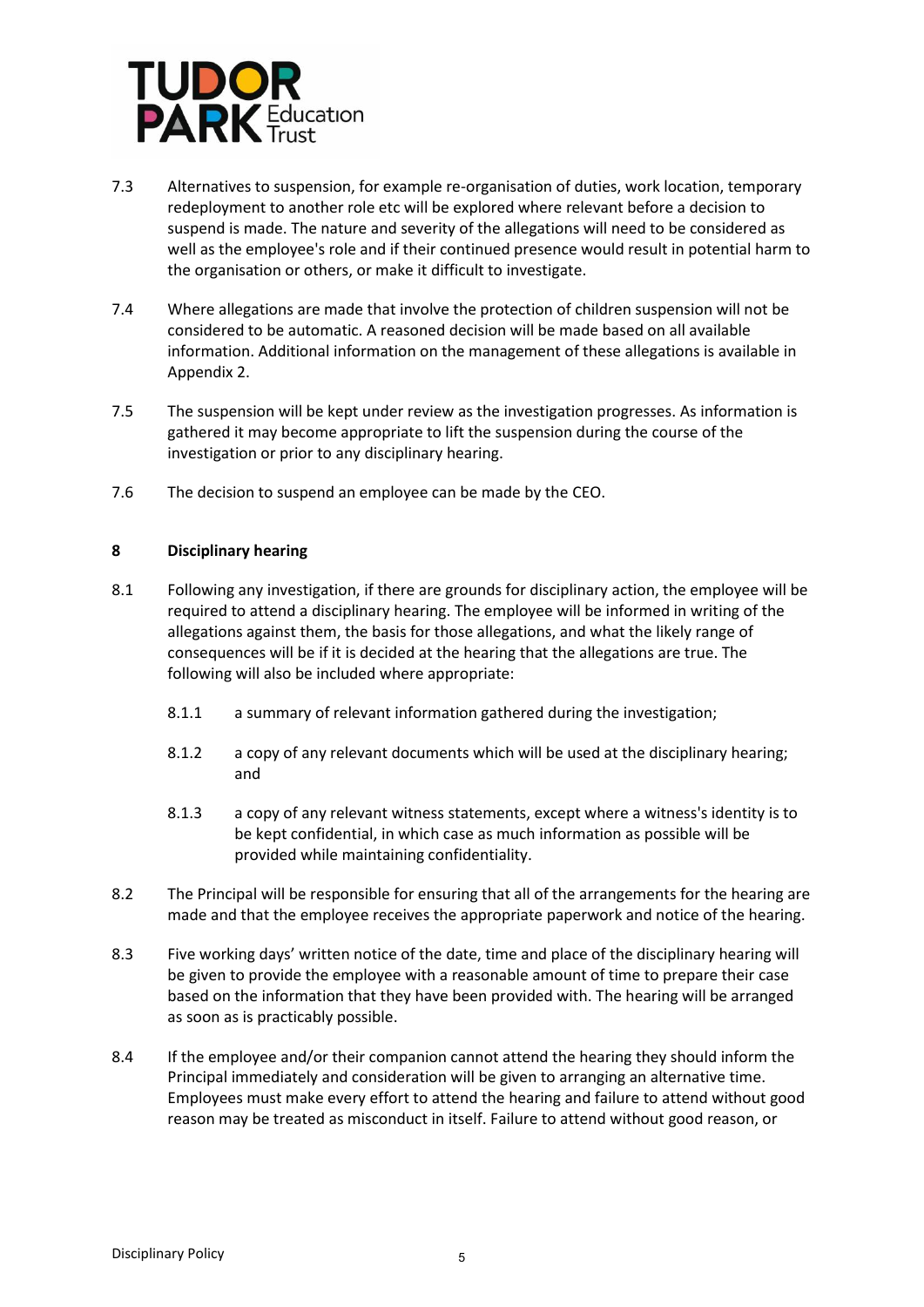

persistent inability to do so (for example for health reasons), may lead to a decision being taken based on the available evidence.

8.5 If the employee chooses not to attend the hearing they may choose to send a written statement for consideration at the hearing or their trade union representative may attend on their behalf.

## **9 Role of Companion at Meetings and Hearings**

- 9.1 An employee may bring a companion to any hearing or appeal where a formal warning may be issued or dismissal may be a potential outcome. The companion may be either an official trade union representative or a work colleague. The employee must inform the Principal conducting the meetings who their chosen companion is, in good time before the hearing. In addition, whilst employees do not normally have the right to bring a companion to an investigation meeting employees are allowed to bring an official trade union representative or work colleague to the investigation meeting if one is available. No rearrangements will be made to the time and date of the investigation meeting to enable a companion to attend.
- 9.2 Should the employee choose to bring a companion to the hearing they will be responsible for making these arrangements and for providing their companion with any paperwork that they require for the hearing.
- 9.3 Acting as a companion is voluntary and colleagues are under no obligation to do so. If they agree to do so they will be allowed reasonable time off from duties without loss of pay to act as a companion.
- 9.4 If the choice of companion is not available at the time a hearing or appeal is scheduled, the employee may propose an alternative time for the hearing or appeal to take place and so long as the alternative time is reasonable and within five working days after the original scheduled date, we will postpone. If the employee's chosen companion will not be available for more than five working days afterwards, we may ask the employee to choose someone else.
- 9.5 A companion may make representations, ask questions, and sum up the employee's position, but will not be allowed to answer questions on the employee's behalf. The employee may confer privately with their companion at any time during a meeting.
- 9.6 We may, at our discretion, allow the employee to bring a companion who is not a colleague or union representative (for example, a member of family) as a reasonable adjustment if the employee has a disability.

## **10 Procedure at disciplinary hearings**

10.1 The hearing will be chaired by the Principal or CEO. The Investigating Officer will also normally attend to present the investigation. A member of the Human Resources department may also be present.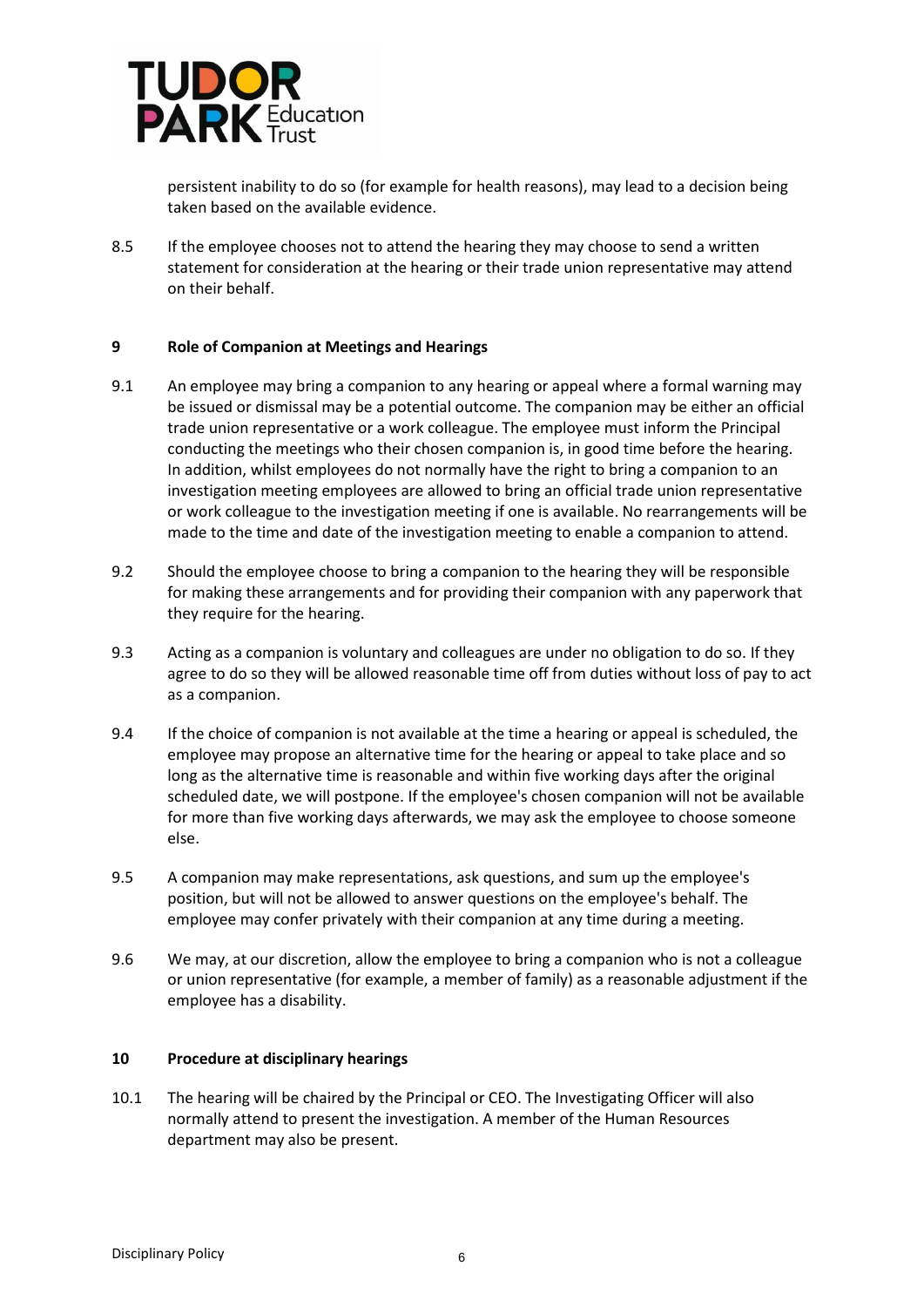

- 10.2 At the disciplinary hearing the Investigating Officer will go through the allegations against the employee and the evidence that has been gathered. The employee (or their companion on their behalf) will be able to respond and present any evidence of their own. A format for a disciplinary hearing is attached at Appendix 3.
- 10.3 Relevant witnesses may be asked by the Investigating Officer or the employee to appear at the hearing. The employee must give sufficient advance notice if they wish to call witnesses to ensure that there is time to arrange their attendance. The employee will be given the opportunity to respond to any information given by a witness. However, the employee will not normally be permitted to cross-examine witnesses unless, in exceptional circumstances, the Chair decides that a fair hearing could not be held otherwise.
- 10.4 The Chair may adjourn the disciplinary hearing if there is a need to carry out any further investigations such as re-interviewing witnesses in the light of any new points that have been raised at the hearing. The employee will be given a reasonable opportunity to consider any new information obtained before the hearing is reconvened.
- 10.5 The employee will be informed in writing of the decision and the reasons for it, usually within 5 working days of the disciplinary hearing. Where possible this information will also be explained to the employee in person.

## **11 Disciplinary penalties**

- 11.1 The Principal or CEO may find that there is no case to answer and may refer the case back to an informal process. Alternatively the Principal or CEO may give the employee a disciplinary warning or dismiss them.
- 11.2 The usual penalties for misconduct are set out below. No penalty should be imposed without a hearing. The Trust aims to treat all employees fairly and consistently, and a penalty imposed on another employee for similar misconduct will usually be taken into account but should not be treated as a precedent. Each case will be assessed on its own merits.
- 11.3 A disciplinary warning, dismissal or alternatives to dismissal may be authorised by the CEO.

## First written warning

- 11.4 A first written warning will usually be appropriate for a first act of misconduct where there are no other active written warnings on the employee's disciplinary record.
- 11.5 A first written warning will usually remain active for six months.

## Final written warning

- 11.6 A final written warning will usually be appropriate for:
	- 11.6.1 misconduct where there is already an active written warning on the employee's record; or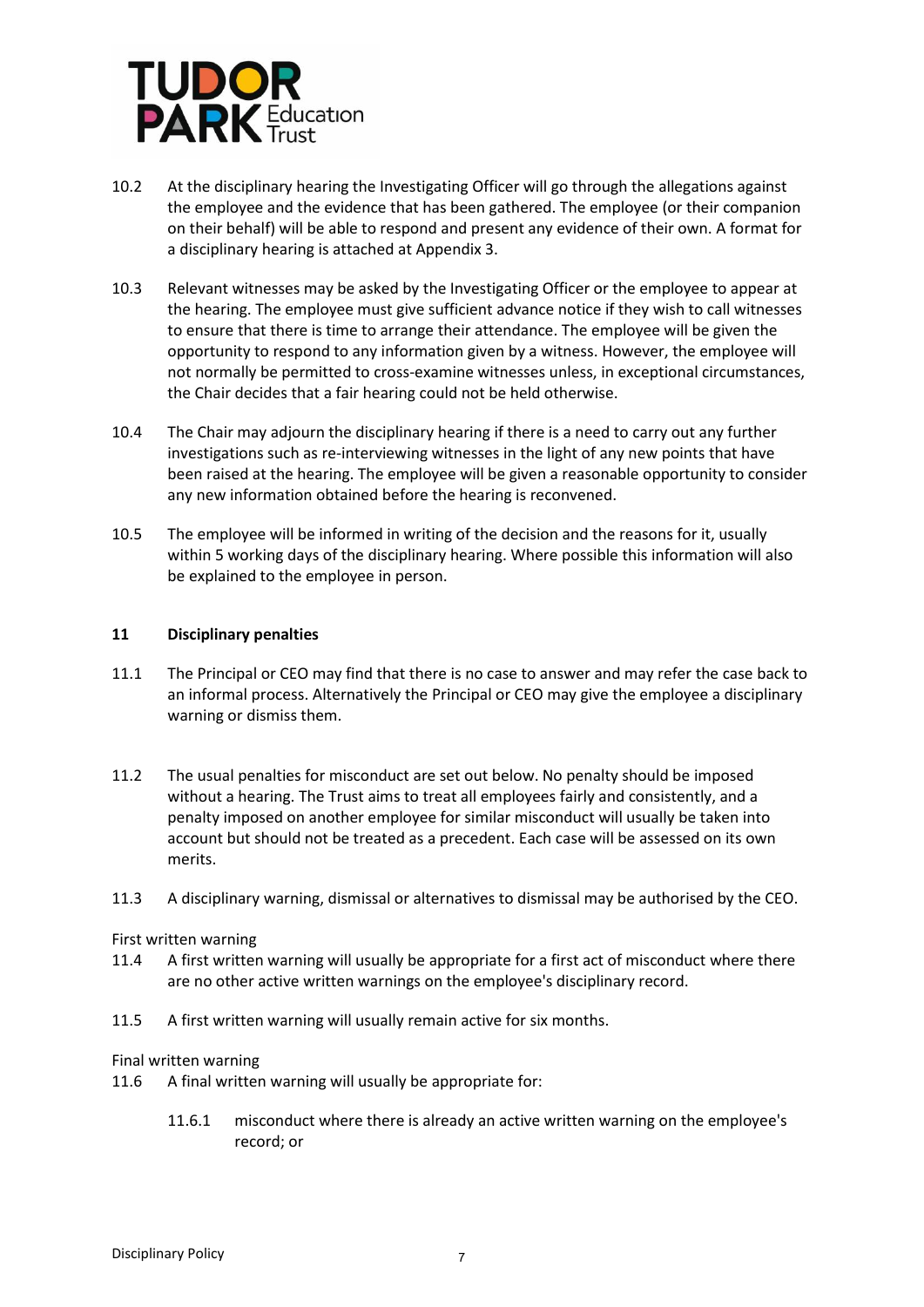

- 11.6.2 misconduct that is considered sufficiently serious to warrant a final written warning even though there are no other active warnings on the record.
- 11.7 A final written warning will usually remain active for 12 months. In exceptional cases verging on gross misconduct, or where a final written warning has been issued as an alternative to dismissal, a final written warning may state that it will remain active indefinitely.

The effect of a warning

- 11.8 Written warnings will set out the nature of the misconduct, the change in behaviour required, the period for which the warning will remain active, and the likely consequences of further misconduct in that active period.
- 11.9 The conduct will be reviewed at the end of a warning's active period and if it has not improved sufficiently the active period may be extended.
- 11.10 After the active period, the warning will remain permanently on the employee's personnel file but will be disregarded in deciding the outcome of future disciplinary proceedings.

Dismissal

- 11.11 Dismissal will usually only be appropriate for:
	- 11.11.1 any misconduct during the probationary period;
	- 11.11.2 further misconduct where there is an active final written warning on the record; or
	- 11.11.3 any gross misconduct regardless of whether there are active warnings on the record. Gross misconduct will usually result in immediate dismissal without notice or payment in lieu of notice (summary dismissal).

#### Alternatives to dismissal.

- 11.12 At our discretion, in some cases alternatives to dismissal may be considered, and will usually be accompanied by a final written warning. Examples include:
	- 11.12.1 Demotion;
	- 11.12.2 Transfer to another department or job;
	- 11.12.3 Loss of seniority; or
	- 11.12.4 Reduction in pay.

#### **12 Appeals against disciplinary action**

12.1 The employee has the right to appeal against the disciplinary action taken against them. This must be in writing, stating the full grounds of appeal and sent to the Principal within 5 working days of the date on which the employee was informed of the decision.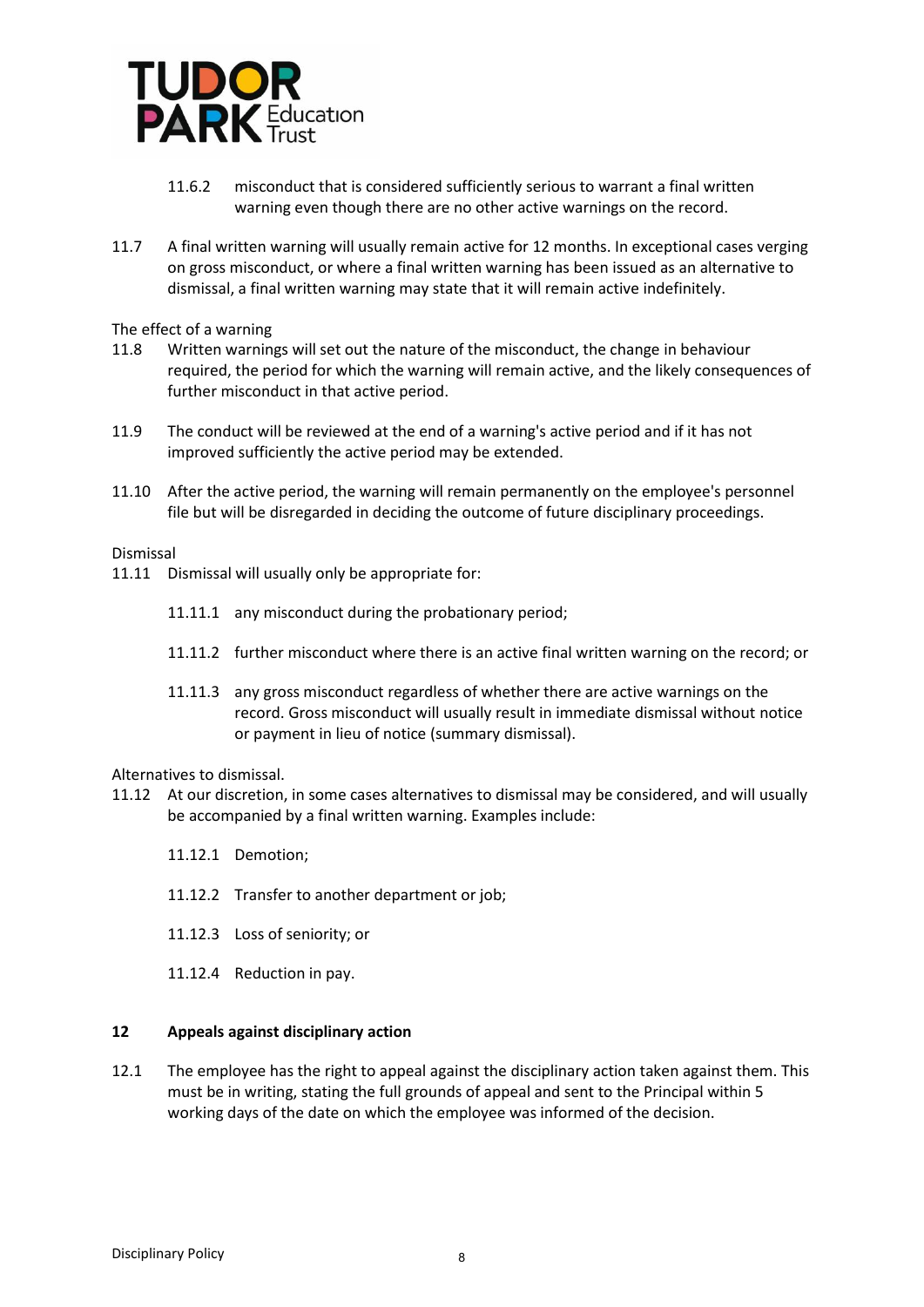

- 12.2 If the employee is appealing against dismissal, the date on which dismissal takes effect will not be delayed pending the outcome of the appeal. However, if the appeal is successful they will be reinstated with no loss of continuity or pay.
- 12.3 If any new matters are raised in the appeal hearing further investigation may need to be carried out. The Chair may adjourn the appeal hearing if there is a need to carry out any further investigations such as re-interviewing witnesses in the light of any new points that have been raised at the hearing. If any new information comes to light this will be provided to the employee with a summary including, where appropriate, copies of additional relevant documents and witness statements. The employee will have a reasonable opportunity to consider this information before the hearing is reconvened.
- 12.4 The employee must be given written notice of the date, time and place of the appeal hearing. This will normally be no less than two to seven working days. The employee may bring a companion to the appeal hearing (see paragraph 9).
- 12.5 Where possible, the appeal hearing will be conducted by the CEO or a Panel of Directors if the CEO has been previously involved in the case. The hearing may be a complete re-hearing (which would follow the format for hearings at Appendix 3) or it may be a review of the fairness of the original decision in the light of the procedure that was followed and any new information that may have come to light (in which case the format would be reversed so that the appellant would present their appeal first). This will be at the CEO's discretion depending on the circumstances of the case. In any event the appeal will be dealt with as impartially as possible.
- 12.6 Following the appeal hearing the CEO or Panel of Directors may:
	- 12.6.1 confirm the original decision;
	- 12.6.2 revoke the original decision; or
	- 12.6.3 substitute a different penalty. Ordinarily a penalty will not be increased on appeal unless there is new information or evidence being available that requires further investigation
- 12.7 The employee will be informed in writing of the decision and the reasons for it, usually within 5 working days of the appeal hearing. Where possible this information will also be explained to the employee in person. There is no further right to appeal.

## **13 Referrals to external bodies**

In cases where employees are dismissed or resign during a disciplinary process a referral to the Disclosure and Barring Service (all staff) and Secretary of State (teachers only) will be made where the thresholds for referral are met.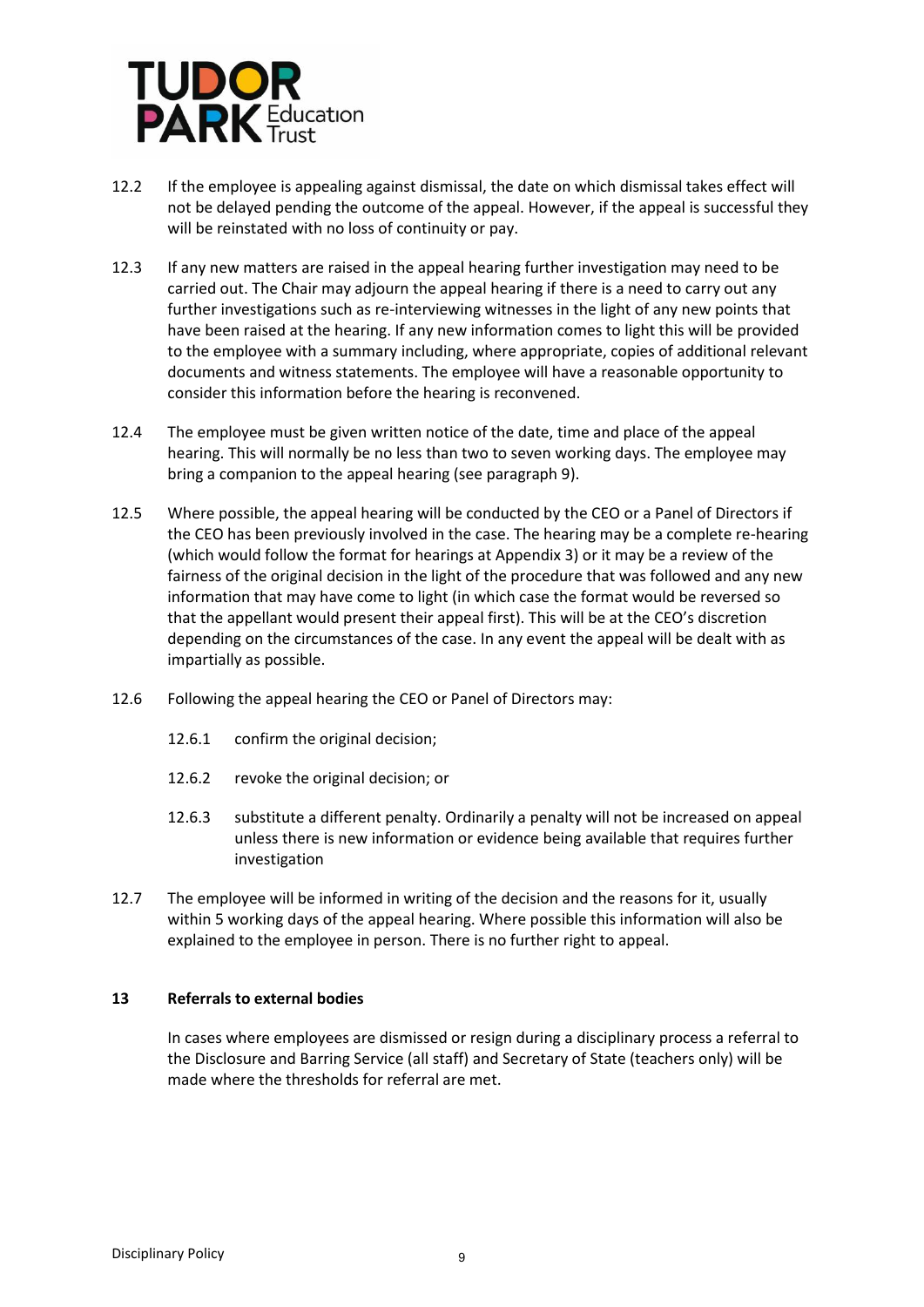

# **14 Review of policy**

This policy is reviewed and amended annually by the Trust in consultation with the recognised trade unions. We will monitor the application and outcomes of this policy to ensure it is working effectively.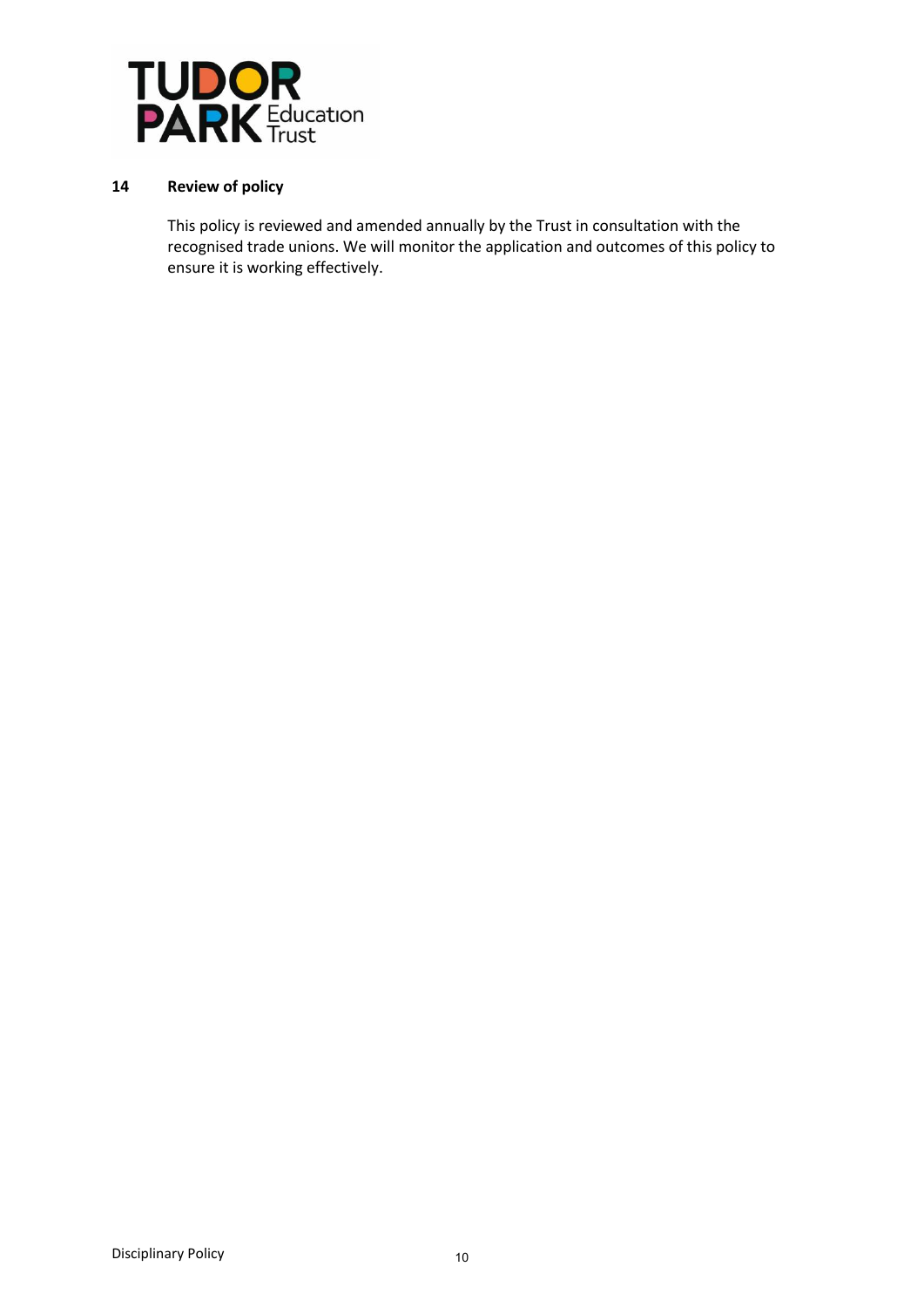

# **Appendix 1 Disciplinary rules**

# **1 Policy statement**

- 1.1 The aim of the Disciplinary Rules and Disciplinary Procedure is to set out the standards of conduct expected of all staff and to provide a framework within which the Principal and line managers can work with staff to maintain those standards and encourage improvement where necessary.
- 1.2 If any employee is in any doubt as to their responsibilities or the standards of conduct expected they should speak to their line manager, Principal or Human Resources.

## **2 Rules of conduct**

- 2.1 While working for Trust you should at all times maintain professional and responsible standards of conduct. In particular you should:
	- 2.1.1 observe the terms and conditions of your contract, particularly with regard to:
		- (a) hours of work;
		- (b) confidentiality;
	- 2.1.2 ensure that you understand and follow our Code of Conduct;
	- 2.1.3 observe all of the Academy's/Trust's policies, procedures and regulations which are on the staff shared area or notified to you from time to time by means of notice boards, e-mail, the intranet or otherwise;
	- 2.1.4 take reasonable care in respect of the health and safety of colleagues, pupils and third parties and comply with our Health and Safety Policy;
	- 2.1.5 comply with all reasonable instructions given by the Principal, CEO and managers; and
	- 2.1.6 act at all times in good faith and in the best interests of Trust and those of our pupils and staff.
- 2.2 Failure to maintain satisfactory standards of conduct may result in action being taken under the Disciplinary Procedure.

# **3 Misconduct**

3.1 The following are examples of matters that will normally be regarded as misconduct and will be dealt with under the Disciplinary Procedure: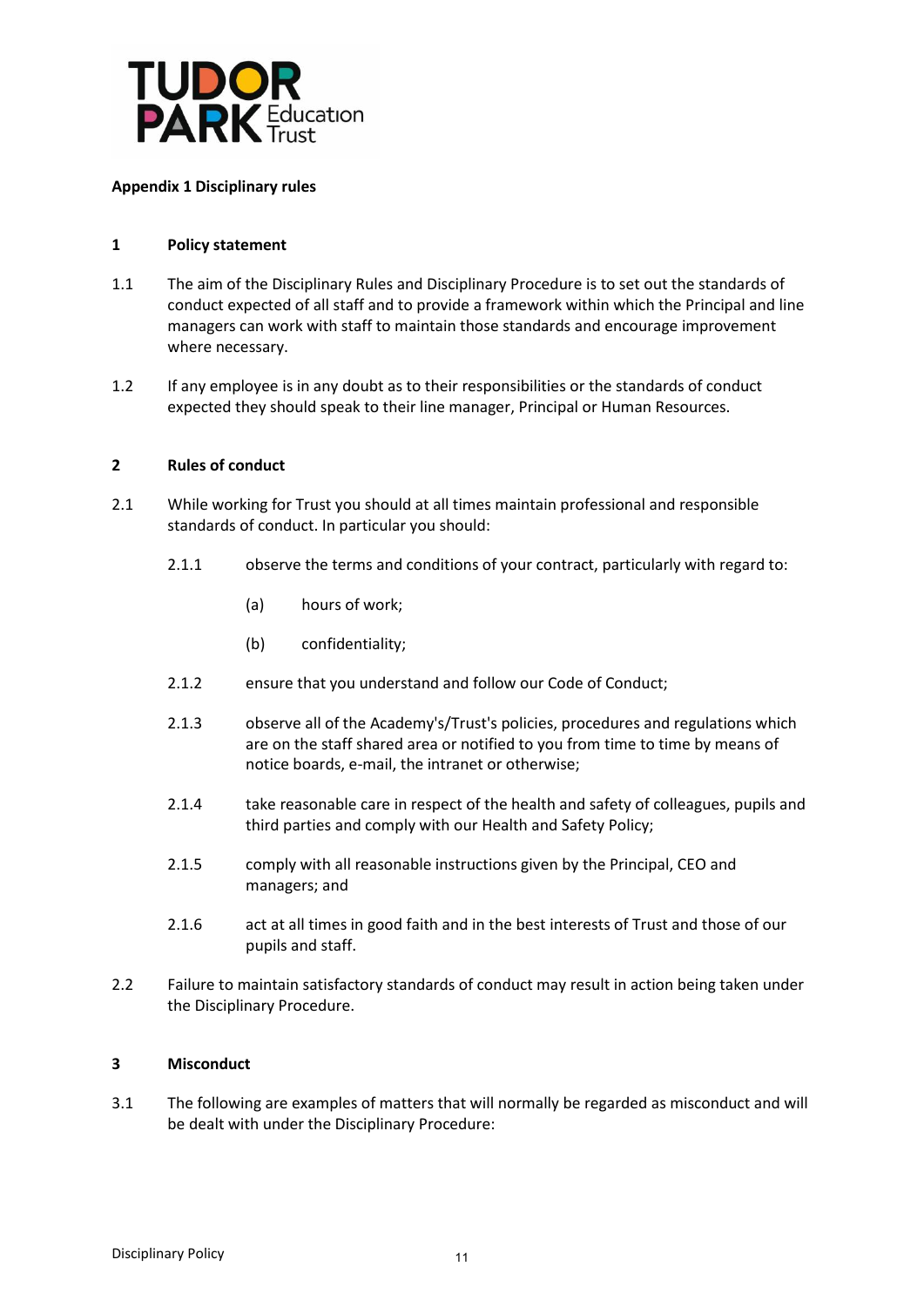

- 3.1.1 Minor breaches of the Academy's/Trust's policies including the Management of Absence Policy, Electronic Information and Communications policies, and Health and Safety Policy;
- 3.1.2 Minor breaches of an employee's contract of employment;
- 3.1.3 Damage to, or unauthorised use of, the Trust's property;
- 3.1.4 Poor timekeeping or time wasting;
- 3.1.5 Unauthorised absence from work;
- 3.1.6 Refusal to follow instructions;
- 3.1.7 Excessive use of the Trust's telephones, email or internet usage for personal reasons;
- 3.1.8 Inappropriate or other offensive behaviour, including using obscene language, victimisation or harassment of other members of staff or pupils;
- 3.1.9 Negligence in the performance of duties;
- 3.1.10 Smoking in no-smoking areas, which applies to anything that can be smoked and includes, but is not limited to, cigarettes, electronic cigarettes, pipes (including water pipes such as shisha and hookah pipes), cigars and herbal cigarettes; or
- 3.1.11 Poor attendance.
- 3.2 This list is intended as a guide and is not exhaustive.

## **4 Gross misconduct**

- 4.1 Gross misconduct is a serious breach of contract and includes misconduct which, in the opinion of the Trust, is likely to prejudice its business or reputation or irreparably damage the working relationship and trust between the Trust and the employee. Gross misconduct will be dealt with under the Disciplinary Procedure and may lead to dismissal without notice or pay in lieu of notice (summary dismissal).
- 4.2 The following are examples of matters that are normally regarded as gross misconduct:
	- 4.2.1 Theft, or unauthorised removal of property or the property of a colleague, contractor, pupil or member of the public;
	- 4.2.2 Fraud, forgery or other dishonesty, including fabrication of expense claims and time sheets, pupil's work, examinations or assessments;
	- 4.2.3 Actual or threatened violence, or behaviour which provokes violence;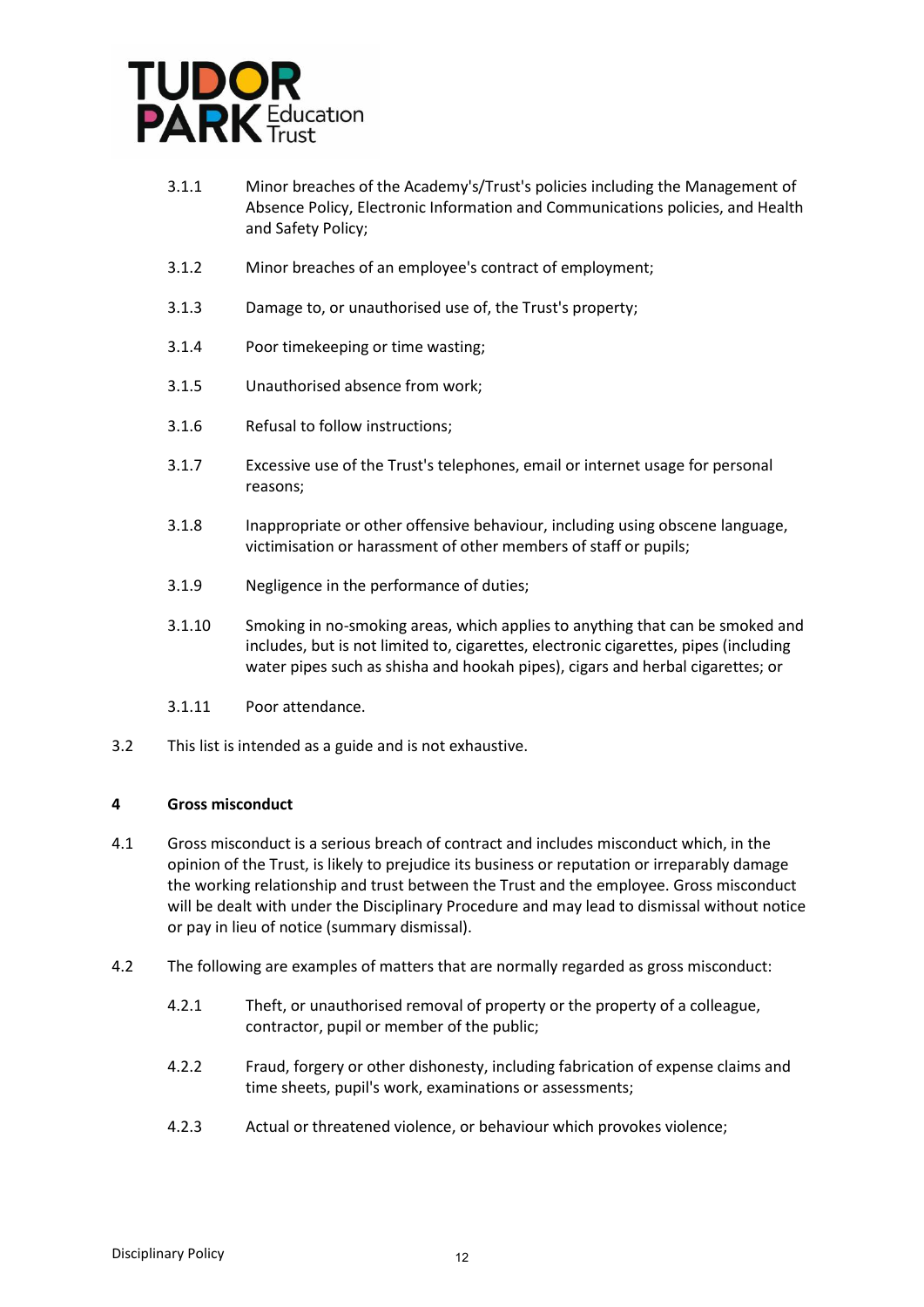

- 4.2.4 Deliberate damage to the buildings, fittings, property or equipment of the Trust, or the property of a colleague, contractor, pupil or member of the public;
- 4.2.5 Inappropriate conduct with children or young people, including failing to maintain appropriate professional boundaries;
- 4.2.6 Serious failure to follow the Trust's child protection procedures;
- 4.2.7 Serious misuse of the Trust's property or name;
- 4.2.8 Deliberately accessing internet sites at work or at home, using School equipment, which contain pornographic, offensive or obscene material;
- 4.2.9 Repeated or serious failure to obey instructions, or any other serious act of insubordination;
- 4.2.10 Bringing the Trust into serious disrepute;
- 4.2.11 Being under the influence of alcohol, illegal drugs or other substances during working hours or not being capable of fulfilling your duties because of the effects of alcohol or illegal drugs or other substances.
- 4.2.12 Causing loss, damage or injury through serious negligence;
- 4.2.13 Serious or repeated breach of health and safety rules or serious misuse of safety equipment;
- 4.2.14 Unauthorised access, use or disclosure of confidential information or failure to ensure that confidential information in your possession is kept secure;
- 4.2.15 Acceptance of bribes or other secret payments;
- 4.2.16 Conviction or caution for a criminal offence that in the opinion of the Trust may affect our reputation or our relationships with our staff, pupils, parents or the public, or otherwise affects your suitability to continue to work for us;
- 4.2.17 Possession, use, supply or attempted supply of illegal drugs;
- 4.2.18 Serious neglect of duties, or a serious or deliberate breach of your contract or operating procedures;
- 4.2.19 Unauthorised use, processing or disclosure of personal data contrary to our Data Protection Policy;
- 4.2.20 Harassment of, or discrimination against, employees, pupils, parents or members of the public, related to any of the protected characteristics contrary to our Equal Opportunities Policy or our Anti-harassment and Bullying Policy;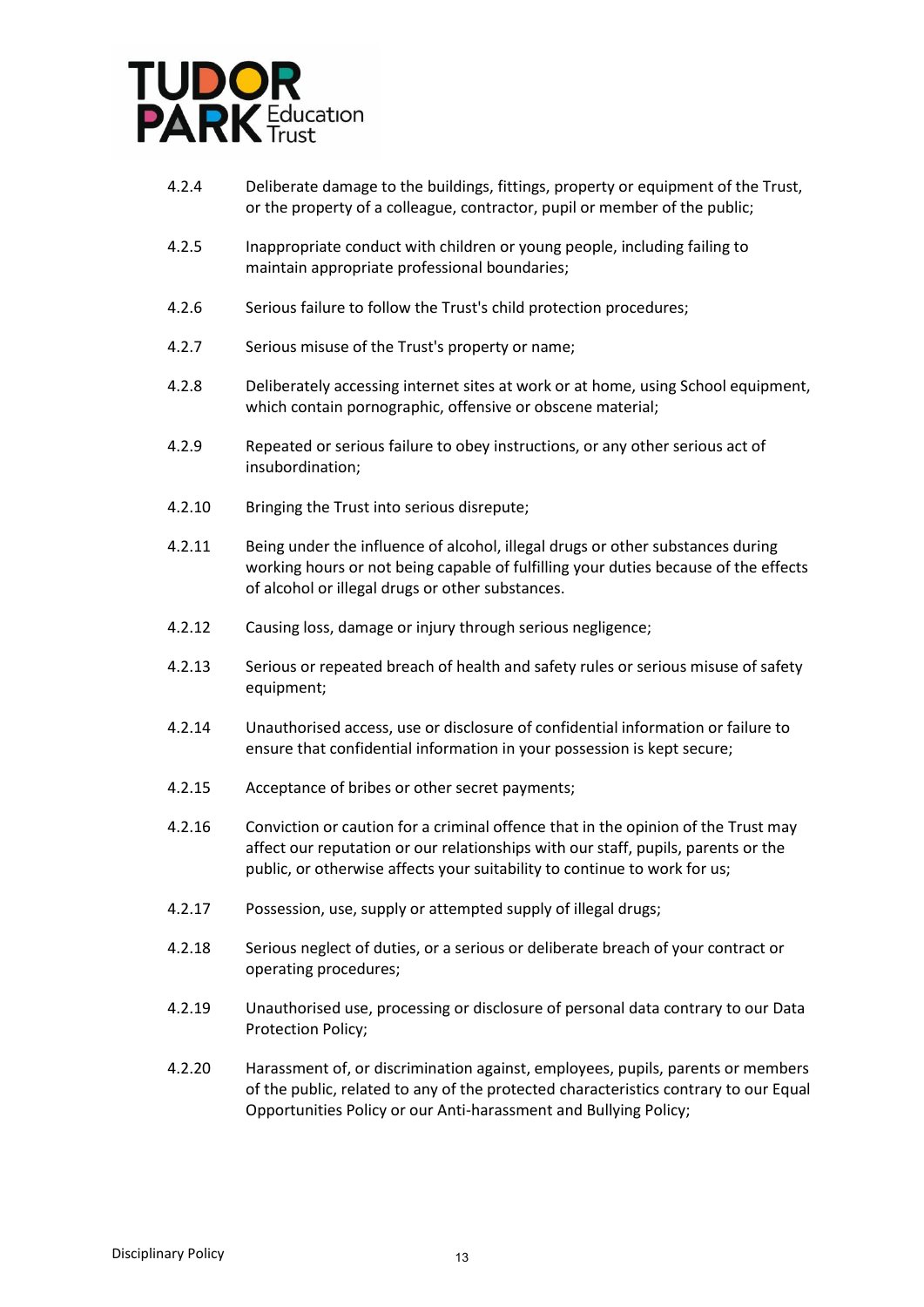

- 4.2.21 Refusal to disclose any of the information required by your employment or any other information that may have a bearing on the performance of your duties;
- 4.2.22 Giving false information as to qualifications or entitlement to work (including immigration status);
- 4.2.23 Making a disclosure of false or misleading information under our Whistleblowing Policy maliciously, for personal gain, or otherwise in bad faith;
- 4.2.24 Making untrue allegations in bad faith;
- 4.2.25 Victimising a colleague who has raised concerns, made a complaint or given evidence information under the [Whistleblowing policy, Anti-harassment and Bullying policy, Grievance Procedure, Disciplinary Procedure or otherwise;
- 4.2.26 Serious misuse of our information technology systems (including misuse of developed or licensed software, use of unauthorised software and misuse of email and the internet)[ contrary to our ICT user policy;
- 4.2.27 Undertaking unauthorised paid or unpaid employment during your working hours;
- 4.2.28 Unauthorised entry into an area of the premises to which access is prohibited.
- 4.3 This list is intended as a guide and is not exhaustive.
- 4.4 In some instances, offences which would normally constitute gross misconduct may be considered as misconduct because of mitigating circumstances. Similarly, issues which would normally be treated as misconduct may, in certain circumstances, be considered so serious that they constitute gross misconduct.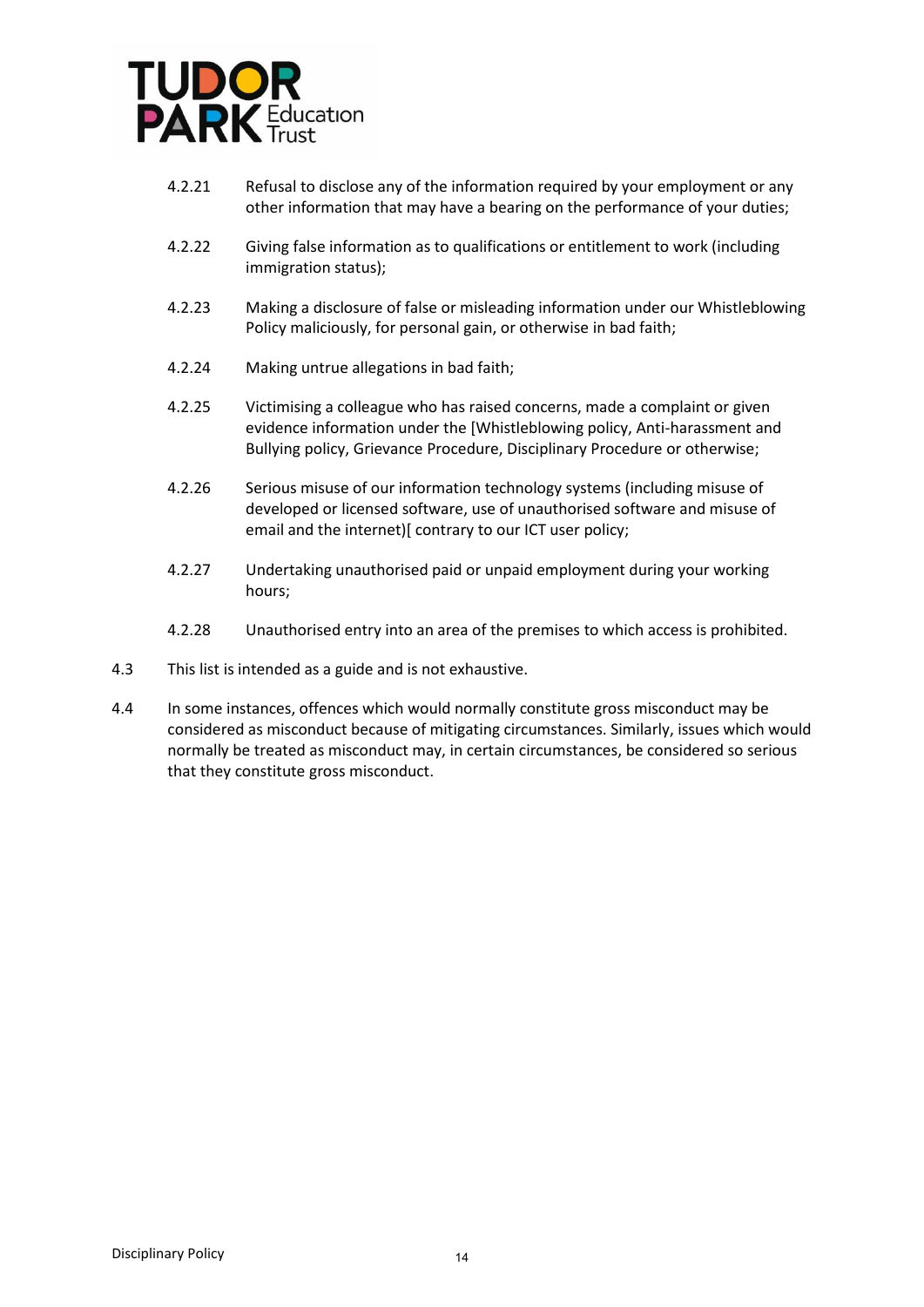

# **Appendix 2 Managing allegations of abuse against teachers and other staff**

In dealing with allegations of abuse against employees the statutory guidance Keeping Children Safe in Education needs to be followed in ensuring that children and young people are not at risk of harm as well as supporting employees through the relevant processes.

# **1 Scope**

- 1.1 This appendix will be used alongside the Disciplinary Procedure where allegations have been made that might indicate a person would pose a risk of harm if they continue to work in regular or close contact with children in their present position, or in any capacity.
- 1.2 It will be used in respect of all cases in which it is alleged that an employee has:
	- behaved in a way that has harmed a child, or may have harmed a child;
	- possibly committed a criminal offence against or related to a child; or
	- behaved towards a child or children in a way that indicates that they would pose a risk of harm if they work regularly or closely with children.
- 1.3 As with other conduct issues the behaviour of employees outside of work may impact on their role within the Trust. Therefore if concerns are brought to the Trust's attention about an employee's behaviour in regard to their own children or any other child/ children outside of the Trust, consideration will be given to any implications for children with whom the employee has contact with at work.

# **2 Initial considerations**

- 2.1 Where the Designated Safeguarding Lead or Principal or CEO determines that the allegations meet the criteria above they will immediately contact the Designated Officer of the Local Authority<sup>1</sup> and provide them with all relevant information.
- 2.2 The Designated Officer of the Local Authority, the CEO and the Principal will consider the nature, content and context of the allegation and agree a course of action. The Designated Officer of the Local Authority may ask for further relevant information to be provided or obtained such as previous history, whether the child or their family have made similar allegations, and the individual's current contact with children.
- 2.3 Outcomes of initial considerations;
	- 2.3.1 No further action by external agencies or the Trust is to be taken in regard to the individual facing the allegation. The decision and reasons for this will be recorded. The Principal/CEO will agree with the Designated Officer of the Local

-

<sup>1</sup> Formally known as Local Authority Designated Officer (LADO)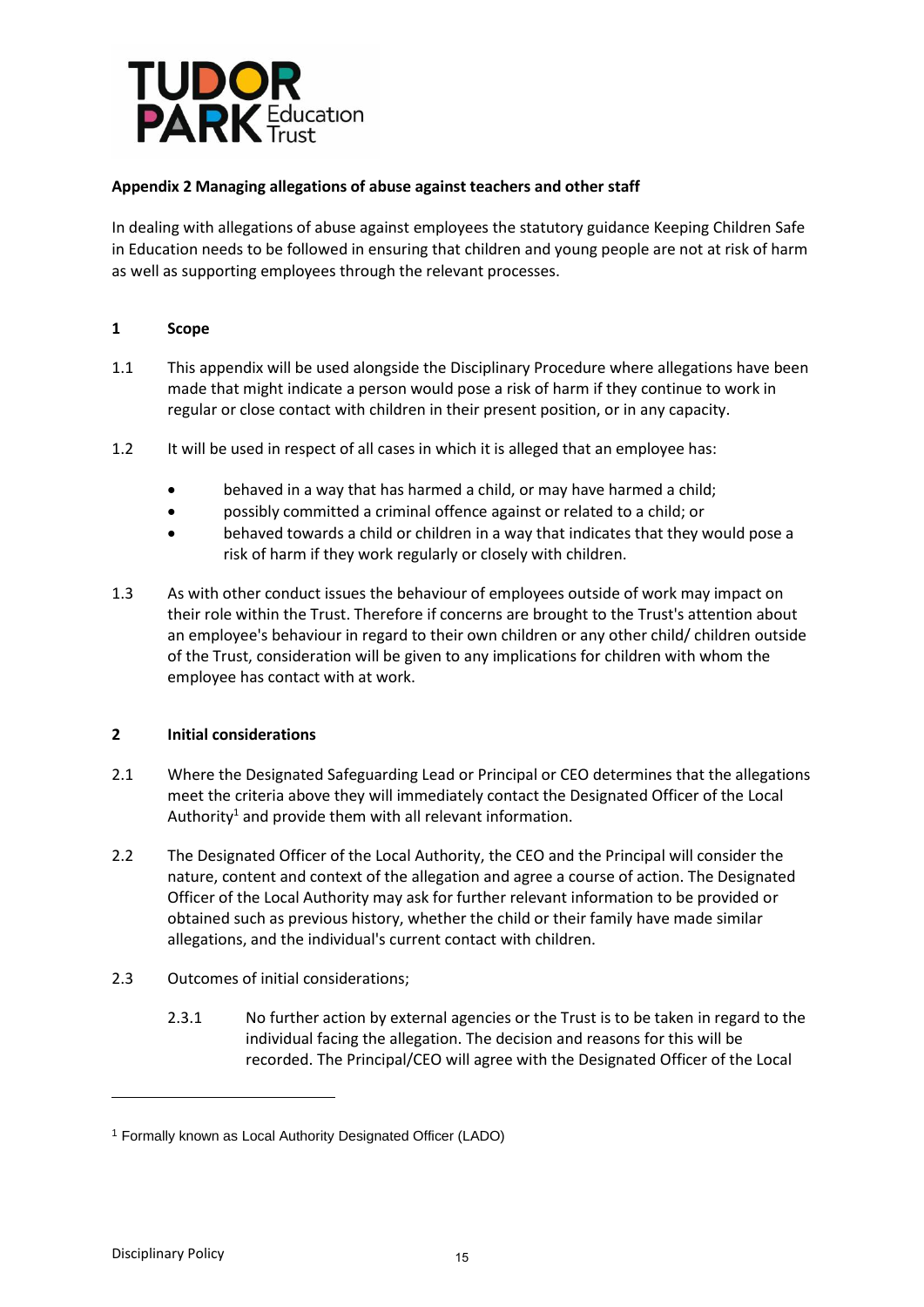

Authority what information should be put in writing to the employee and what if any action is appropriate to take in respect of the person making the allegation. After consulting the Designated Officer of the Local Authority, the CEO/Principal will inform the employee about the allegation and provide them with as much information as possible at the time.

OR

- 2.3.2 No further action by external agencies, but CEO/Principal determines further action is required and will refer to the Disciplinary Procedure.
- OR
- 2.3.3 The Designated Officer of the Local Authority determines that a strategy discussion is needed, or police or Local Authority's social care services need to be involved. The Designated Officer of the Local Authority will coordinate the appropriate arrangements and will inform the CEO/Principal. The Principal should not provide any further information to the employee. The strategy discussion will determine what action will be taken and by whom. The point at which the Trust can continue with its own disciplinary procedures will be determined. No further investigation should be carried out until agreed through this process.

## **3 Suspension**

- 3.1 Suspension will not be an automatic response when an allegation is reported and alternative arrangements will be considered. The risks of the employee remaining in the Trust during any process of investigation will be carefully evaluated. In cases where there is cause to suspect children at the Academy are at risk of significant harm, or the allegation warrants investigation by the police, or is so serious that it might be grounds for dismissal the employee will usually be suspended.
- 3.2 Suspension will be managed as per the Disciplinary Procedure.
- 3.3 The CEO/Principal will consider the advice of the Local Authority children's social care services or the police with regard to suspension, but will make their own informed decision with regard to the suspension of any employee.

# **4 Support for Staff**

4.1 Where an employee is the subject of an allegation of abuse the Trust recognises that in most circumstances this will be a time of stress and anxiety. Employees are advised to seek support from their trade union representative or an appropriate colleague. If the employee feels it is beneficial a referral to the Trust's occupational health provider and/or counselling service will be arranged.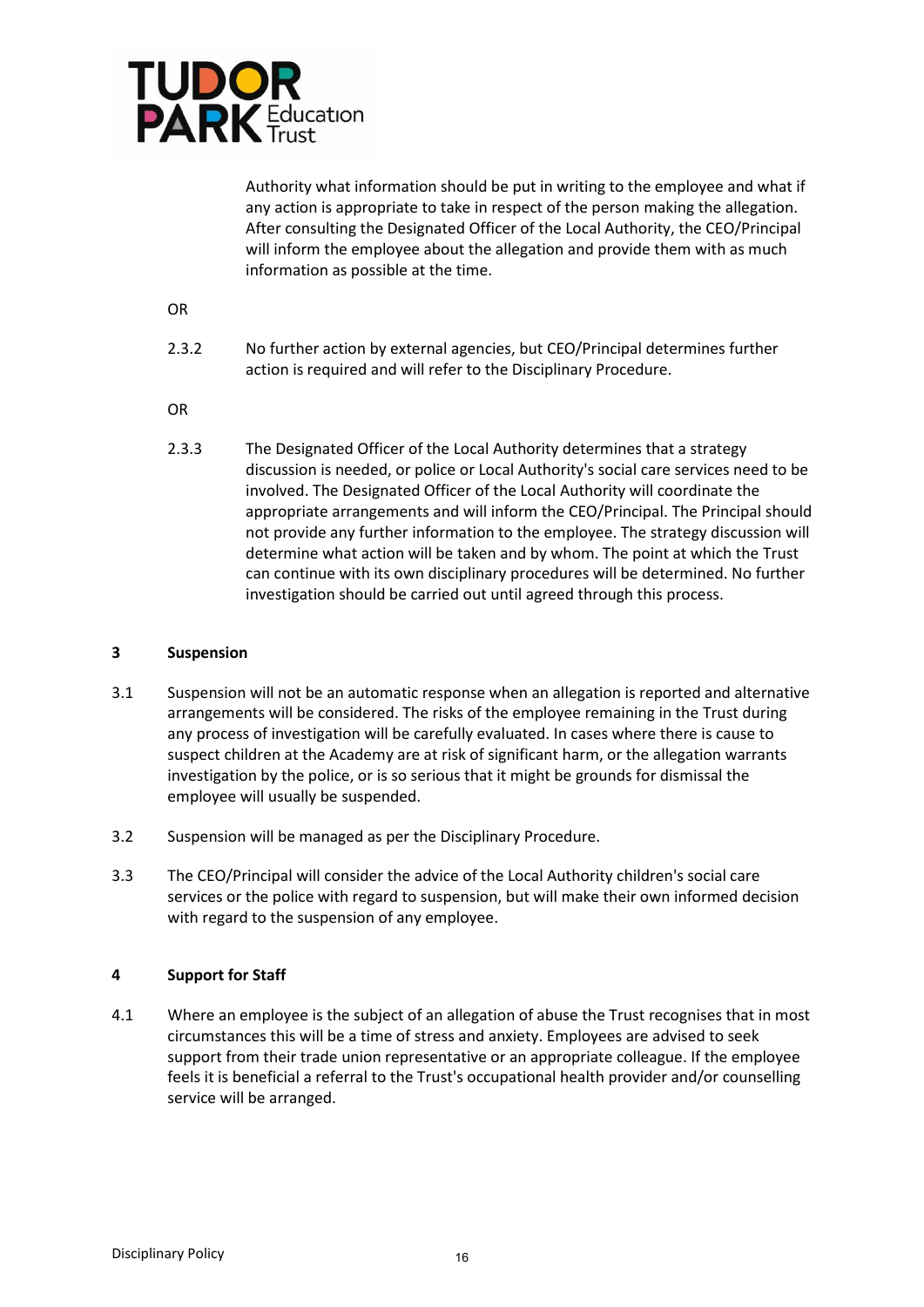

4.2 The employee will be kept informed of the likely course of action as the case progresses unless there is an objection by the Local Authority social care services or the police.

# **5 Confidentiality**

The provisions in the Disciplinary Procedure regarding confidentiality apply to cases where allegations of abuse are made. The Trust will make every effort to maintain confidentiality and guard against unwanted publicity. During the process of managing these types of allegation the Trust will only release information to the wider Trust community for the purposes of reducing speculation.

## **6 Investigations**

- 6.1 Investigations under the Disciplinary Procedure will not usually commence until agreement from the Designated Officer of the Local Authority and any other external agencies involved in dealing with the allegations have agreed that the Trust can proceed. The provisions in the Disciplinary Procedure regarding investigations apply where allegations of abuse are made. Those undertaking investigations into allegations of abuse should be alert to any sign or pattern which suggests that the abuse is more widespread or organised than it appears at first sight, or that it involves other perpetrators or institutions. It is important not to assume that initial signs will necessarily be related directly to abuse, and to consider occasions where boundaries have been blurred, inappropriate behaviour has taken place, and matters such as fraud, deception or pornography have been involved.
- 6.2 Interviewing pupils. The Investigating Officer will avoid interviewing pupils unnecessarily. Information will be gathered from the Local Authority social services and the police where available and accessible.
- 6.3 Photographing pupils. The Investigating Officer or any other person at the Trust will not take photographs of pupils to support allegations of abuse. In cases where the CEO/Principal determines it appropriate to record injuries to a pupil they will use the appropriate procedure, e.g. body mapping, or refer to the Designated Officer of the Local Authority, the Local Authority social services or the police for advice. Photographs and other information provided by external agencies may be used as a part of the investigation process if appropriate and authorised by the relevant agency.

# **7 Possible outcomes<sup>2</sup>**

On the conclusion of the investigation one of the following four outcomes will be determined:

-

 $2$  Under KCSiE, schools may wish to use the additional definition of 'unfounded' to reflect cases where there is no evidence or proper basis which supports the allegation being made. It might also indicate that the person making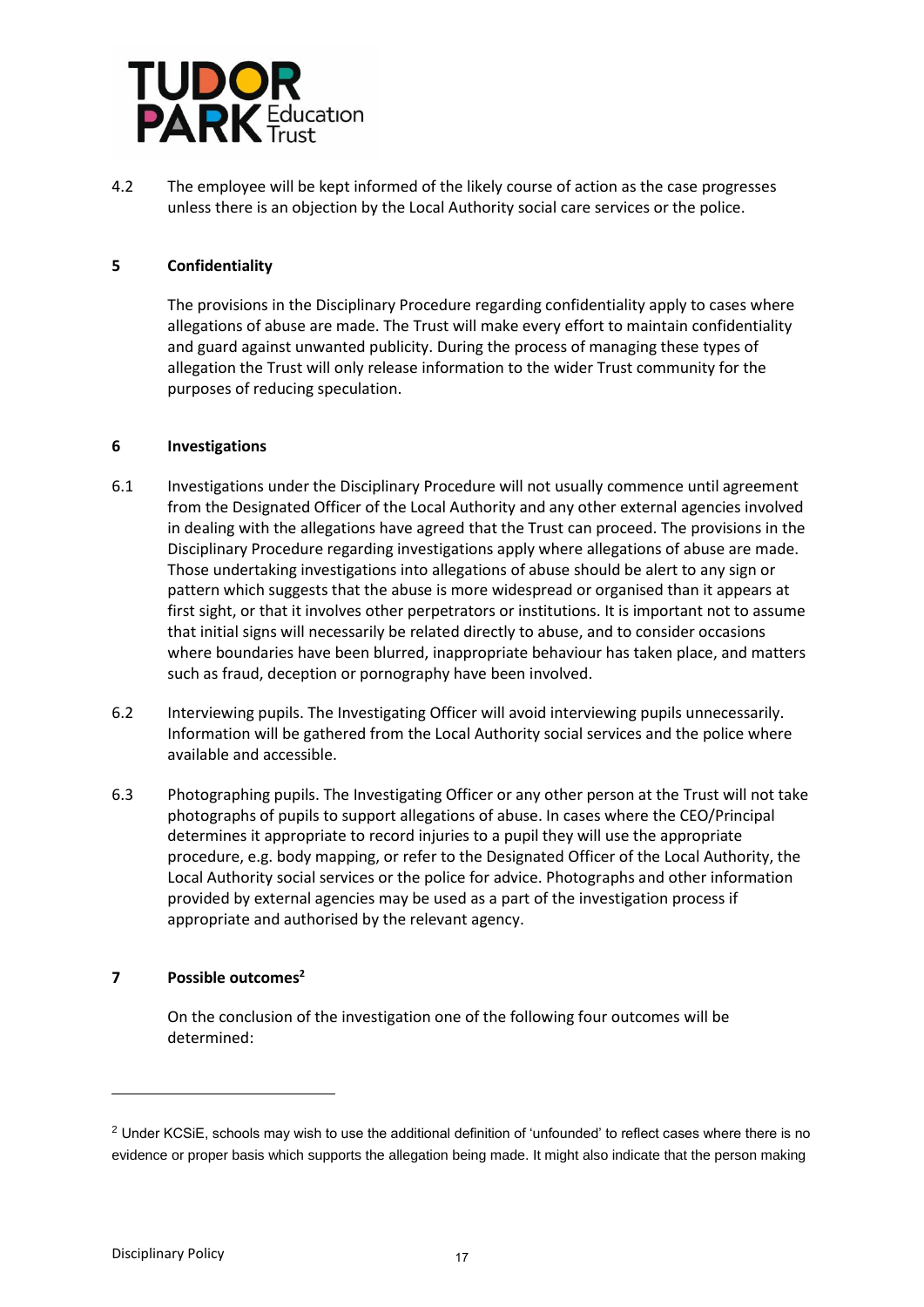

- Substantiated: there is sufficient evidence to prove the allegation (on the balance of probability)
- Malicious: there is sufficient evidence to disprove the allegation and there has been a deliberate act to deceive
- False: there is sufficient evidence to disprove the allegation
- Unsubstantiated: there is insufficient evidence to either prove or disprove the allegation. The term, therefore, does not imply guilt or innocence

## **8 Malicious allegations**

The Trust consider the making of malicious allegations to be unacceptable. Any allegations found to not have been made in good faith by a pupil, parent, other employee or any other person may result in action being taken. Any allegation that is found to be malicious will be removed from the file of the employee that has been accused.

#### **9 Records and references**

A record of the allegations, any investigation and the outcome will be kept on the employee's file, in accordance with our data protection policy and our Management and Retention of Records Policy which complies with the requirements of Data Protection Legislation. The employee will be provided with copies of any records held. These records will remain on file until normal retirement age or for a period of 10 years from the date of the allegation if that is longer. Details of allegations that are proven to be false, unsubstantiated or malicious will not be referred to in any reference that the Trust provides for the employee concerned.

-

the allegation misinterpreted the incident or was mistaken about what they saw. Alternatively they may not have been aware of all the circumstances.